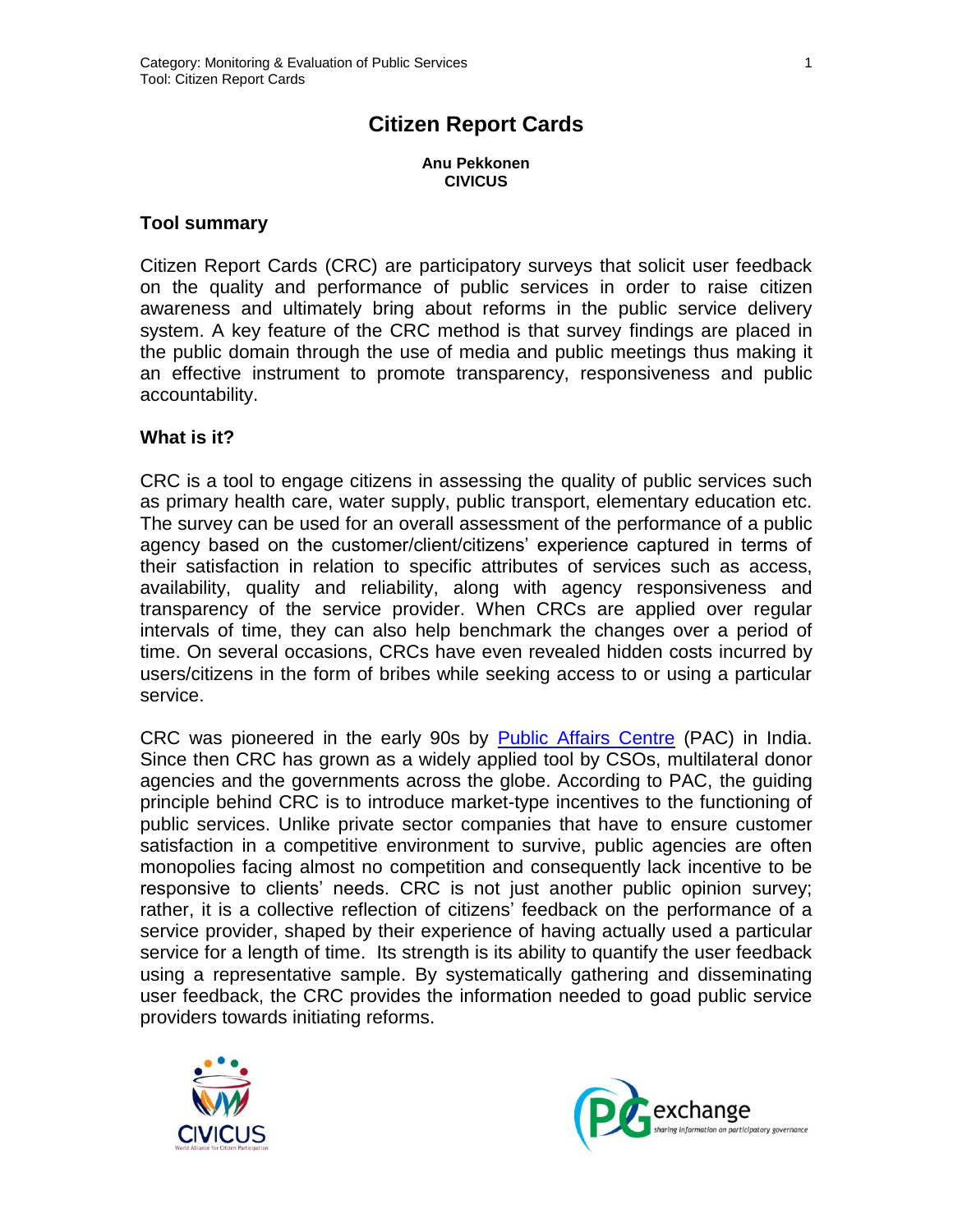CRCs are often used in instances where important data such as user perceptions on quality and satisfaction with services, is scant or absent. Local and national newspapers and the electronic media are very often important allies in the CRC process. Undertaking a credible CRC initiative requires training in survey methodology including statistical analysis.

The [World Bank](http://siteresources.worldbank.org/INTPCENG/1143380-1116506267488/20511066/reportcardnote.pdf) cites the following as crucial requirements for an effective CRC initiative:

- A commitment to gather credible data on clients' perceptions;
- Constructive and solution-oriented approach on the part of CSOs rather than confrontational advocacy;
- Competence, professionalism and credibility of the group that undertakes the CRC exercise;
- Commitment by the public agency to engage in the process, listen to critical analysis and initiate reformative action based on the findings; and
- Active involvement of the mass media to ensure that the findings are widely disseminated and debated.

# **How to do it?**

Key steps in implementing a CRC are:

- *1. Identify scope, actors and purpose*
	- Determine the type (s) of service and the unit of service delivery that would be assessed using CRC.
	- Recruit credible partners such as NGOs, policy institutes, academic institutions, specialist polling firms who have the technical capacity to undertake/assist with the exercise.
	- Determine which segments of the population will be sampled.
- 2. *Design the questionnaire*
	- Hold Focus Group Discussions involving both users and service providers to identify issues to be assessed.
	- Determine the structure and size of the questionnaire(s). Some CRC initiatives have questionnaires tailored for different respondent groups like citizens, service providers, state officials, etc.
	- Pre-test or pilot test the questionnaire (survey instrument) to assess if it captures what it is intended to.





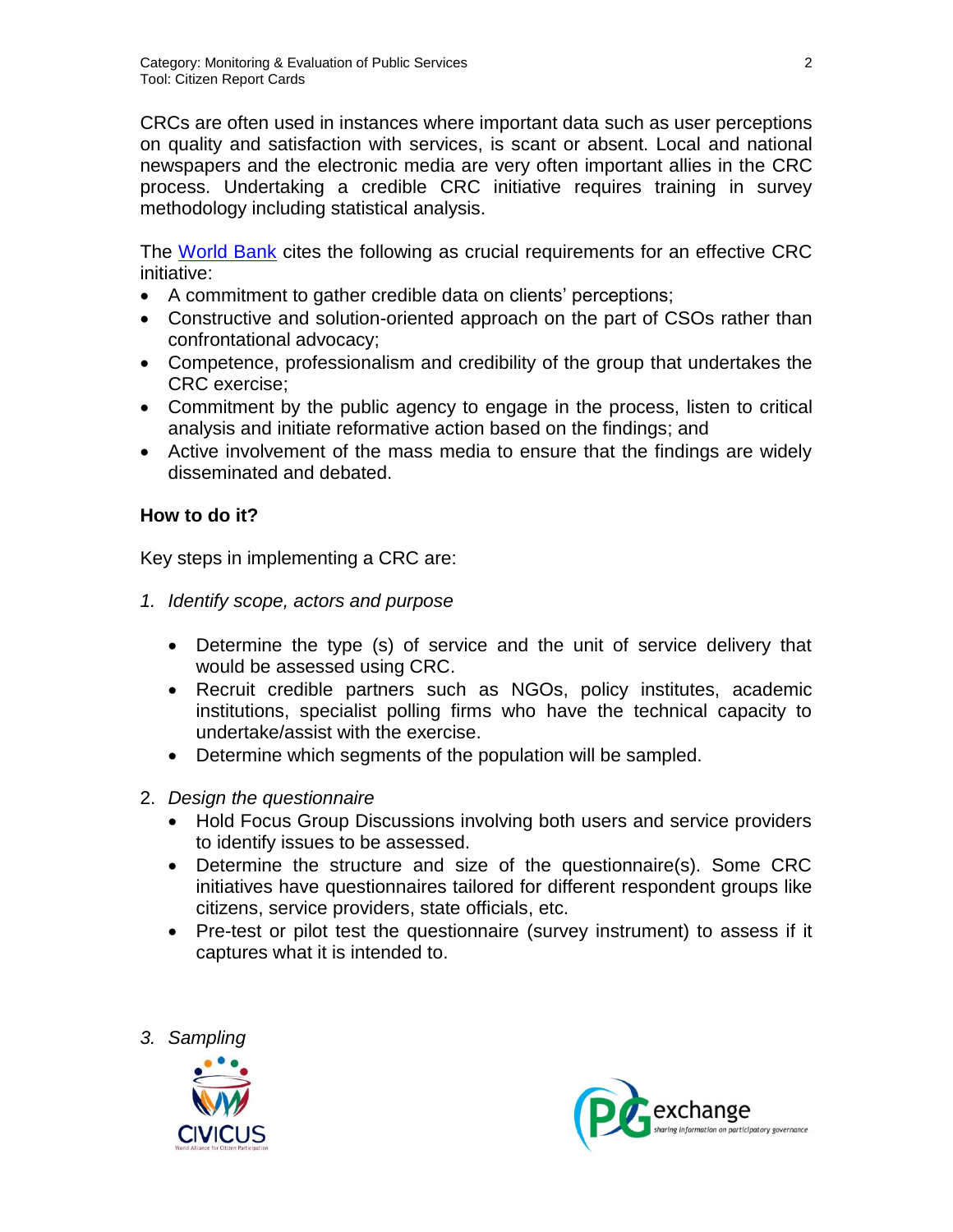- Decide on an appropriate sampling design, size and scope.
- *4. Execution of the survey*
	- Select and train field investigators to administer the survey and organize a field demonstration for the trained investigators to familiarize them to the methodology
	- It is crucial to do a random on-the-spot check or back-check of interviews and completed questionnaires to ensure the due process is followed and the data collected from respondents and recorded is accurate..
- *5. Data entry and analysis*
	- CRC data analysis is usually done using SPSS (Statistical Programme for Social Sciences) or some other statistical software.
	- Ensure that the transfer of raw data from the questionnaires into the computer programme is accurate
	- Analyse the survey findings to assess the citizens' feedback along the established parameters of quality, access, reliability, problem incidence, problem resolution, instances of bribery etc.
- *6. Dissemination of findings*
	- Formulate a report of the CRC findings. Ensure wide dissemination of the findings through newspapers, public meetings, electronic media including the internet etc.
	- There are a variety of strategies to reach out to the media such as press kits, press-releases, press conferences, and the translation of the main report into local languages.
	- Organize a joint meeting between users and service providers to allow constructive dialogue to take place and put pressure on service providers to improve their performance.
- *7. Institutionalisation of CRC*
	- Take steps to institutionalize CRCs as a source of regular feedback on the performance of service providers. In Bangalore (India), for instance, the Public Affairs Centre conducted three CRCs covering a wide range of public services over a period of ten years and was able to measure considerable improvements in the quality of service provision during this period.



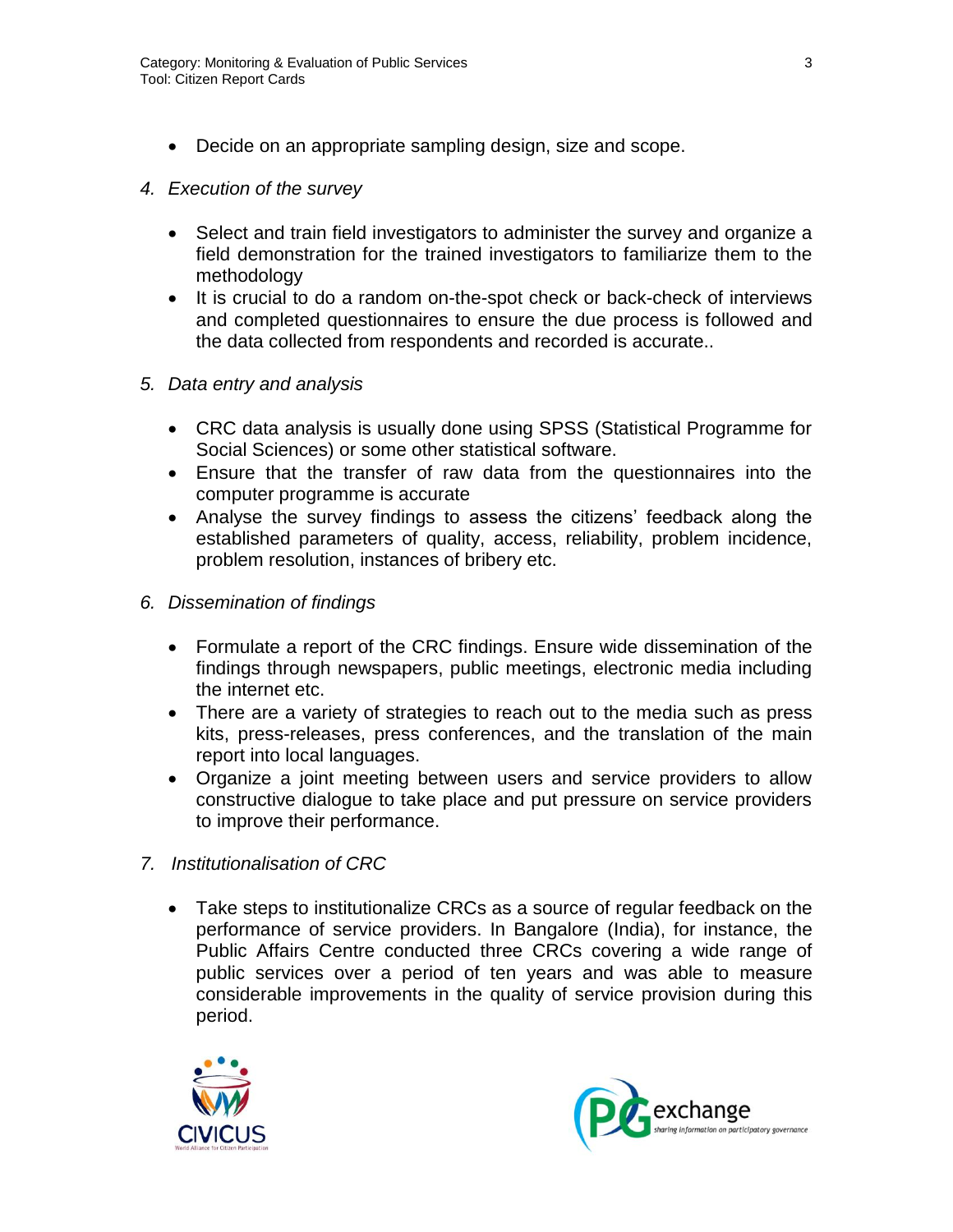# **Benefits**

- CRCs generate experience driven, scientifically analyzed and quantified knowledge that makes it difficult for the service providers to ignore it.
- CRCs enhance public awareness on issues of service quality. They encourage citizens to pro-actively demand greater accountability, accessibility and responsiveness from service providers;
- The CRC process facilitates open and proactive discussion on the performance of public agencies. In many cases, it has led to enhanced responsiveness and reforms to improve the quality of services.
- Enables federal ministries and planning departments to prioritize budget allocations and monitor implementation.
- Facilitates partnerships by bringing together citizens, CSOs and government and civil society organizations in face-to-face meetings.
- Expands "social capital" by uniting communities around issues of shared concern.

# **Challenges and lessons**

- Conducting a large survey of service users can be costly and time consuming. In addition to skilled human resources and a dedicated organisation to sustain the process, it may require external financial support.
- CRCs require country contexts that are open to civil society/citizen advocacy and external pressure to engender public service improvements. Even in the context of relatively open and democratic societies, policy makers and service providers may feel threatened by the CRC exercise. It is therefore important from the very outset to try and engage public institutions in a constructive and solution-oriented manner. Involving key government actors in training events and preparatory sessions can help garner their support and ease fears.
- It is also very crucial that meetings between users and service providers do not become forums for hurling personal attacks on service providers. Instead, they must remain constructive and focussed on the problem at hand while making concrete recommendations to improve the provision of services.
- There can be institutional resistance/lack of will to act on CRC findings and implement reforms. Sustained follow-up and pressure may be required to translate CRC findings into actual reforms.
- CRCs require support from the media who need to be engaged from the very outset. In countries where the media is censured or otherwise controlled, it maybe harder to disseminate information but CSOs can still hold public meetings and post information boards.
- The CRC process can lead to citizen disillusionment if there is no perceptible improvement in the quality of services. It is important that the public remain



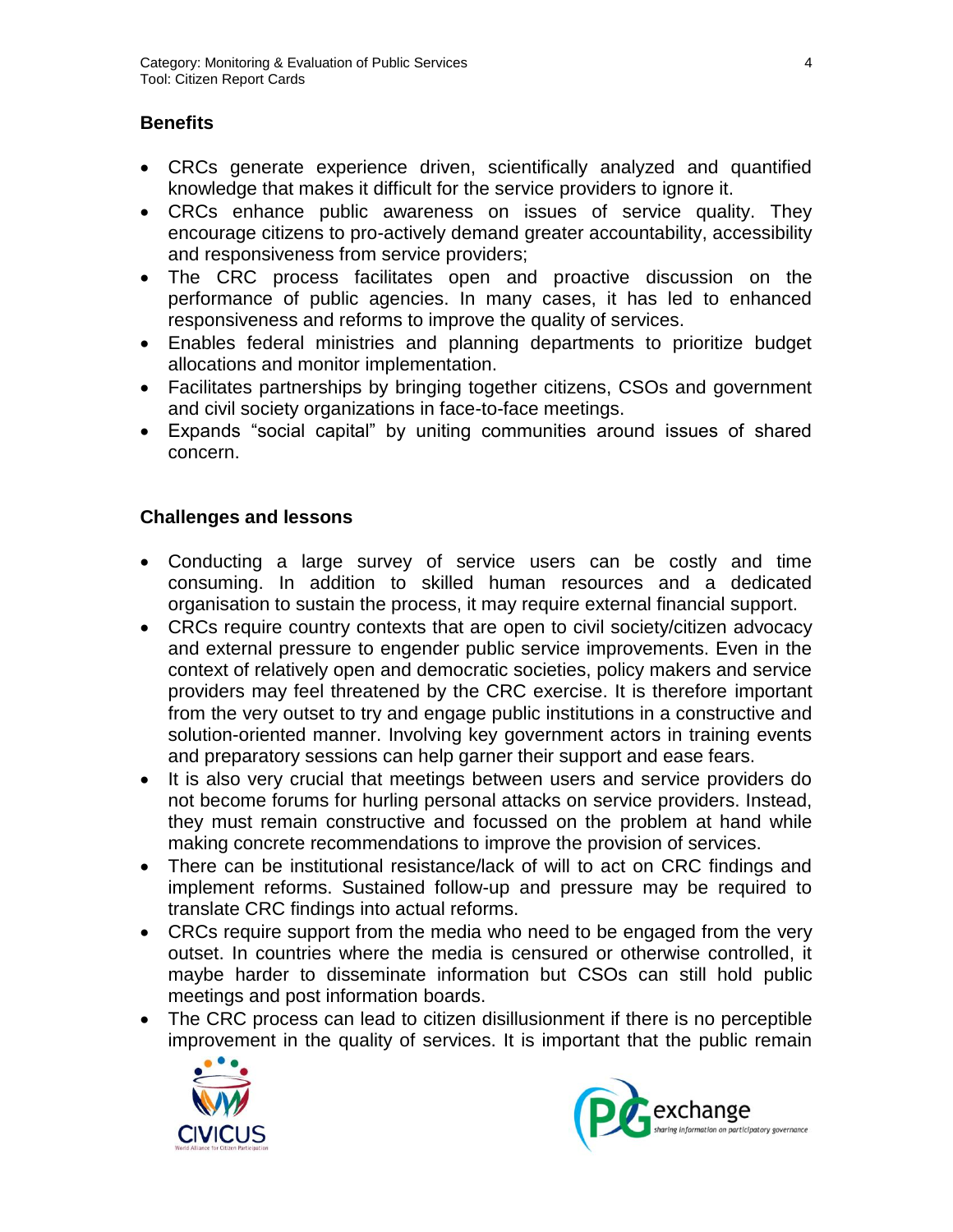informed through meetings and seminars about the constraints public agencies face and cautioned against expecting too much and too soon.



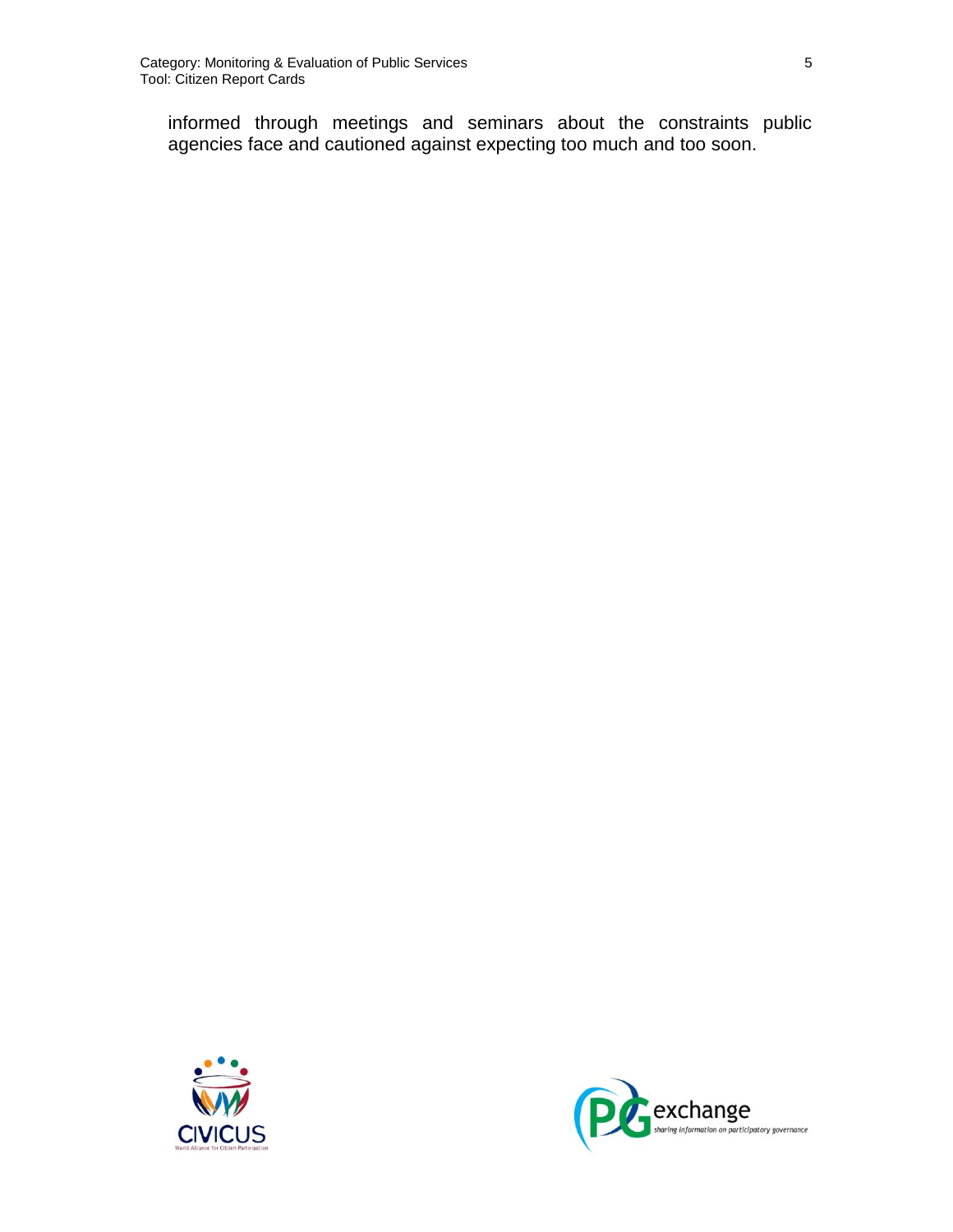### **Key resources**

Ackerman, J.M. *Human Rights and Social Accountability*. Social Development Department, World Bank (2005) [http://zunia.org/uploads/media/knowledge/Human%20Rights%20and%20Social](http://zunia.org/uploads/media/knowledge/Human%20Rights%20and%20Social%20Accountability%20FINAL.pdf) [%20Accountability%20FINAL.pdf](http://zunia.org/uploads/media/knowledge/Human%20Rights%20and%20Social%20Accountability%20FINAL.pdf)

**This article describes the application of CRC methodology in Bangalore** and the lessons learnt.

Asian Development Bank (ADB), Manila: *E-Learning Toolkit on the Citizen Report Card (CRC) methodology,*  http:/[/www.citizenreportcard.com](http://www.citizenreportcard.com/)

 This online tool-kit is a comprehensive guide for self learning on CRC methodology

Public Affairs Centre (PAC), Bangalore – India http:/[/www.pacindia.org](http://www.pacindia.org/)

 PAC is the pioneer in CRCs. Along with its sister concern, Public Affairs Foundation (PAF), PAC has conducted several CRCs over the last 16 years on a wide range of services/ sectors/agencies. PAC and PAF have also undertaken local, national and international capacity building programmes on CRC. Their website contains numerous CRC reports.

Ramkumar,V. *Our Money Our Responsibility: A Citizen Guide to Monitoring Government Expenditure*. International Budget Partnership (2008) [http://www.internationalbudget.org/resources/expenditure/IBP-Expenditure-](http://www.internationalbudget.org/resources/expenditure/IBP-Expenditure-Monitoring-Guide.pdf)[Monitoring-Guide.pdf](http://www.internationalbudget.org/resources/expenditure/IBP-Expenditure-Monitoring-Guide.pdf)

**EXECUTE:** Amongst other PG tools, the Guide provides a useful description of CRC methodology and application

South Asia Social Accountability Net (SASANet) http://www.sasanet.org/aboutsasa.do

 SasaNet aims to enable networking among different stakeholders and exchange and cross-fertilization of ideas/ best practices. SasaNet acts as a key tool in capacity building and communication efforts of institutions and individuals interested in social accountability. SASANet contains description of a variety of participatory tools and case studies including CRCs.



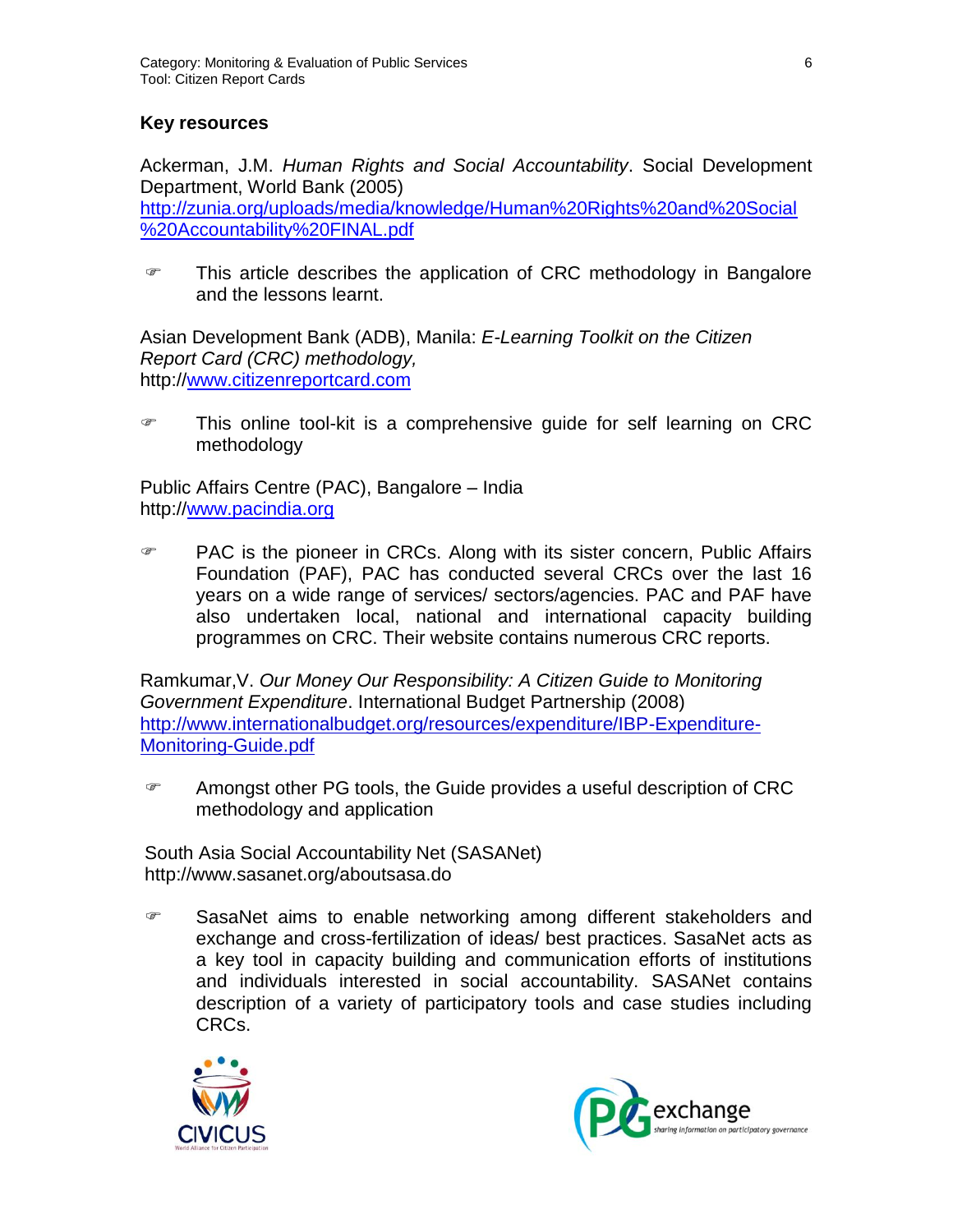Transparency International, Berlin (2001): *Corruption Fighters Toolkit - Civil society experiences and emerging strategies* [http://www.transparency.org/tools/e\\_toolkit/corruption\\_fighters\\_tool\\_kit\\_2001](http://www.transparency.org/tools/e_toolkit/corruption_fighters_tool_kit_2001)

 This tool kit provides a description of applied CRC methodology along with case studies

Water & Sanitation Programme, African Region & Kenya Ministry of Water & Irrigation (2007): *Citizens' report card on urban water, sanitation and solid waste services in Keny –Summary of results from Nairobi, Kisumu and Mombasa* [http://www.wsp.org/UserFiles/file/712200745708\\_Citizens\\_Report\\_Card\\_-](http://www.wsp.org/UserFiles/file/712200745708_Citizens_Report_Card_-) Summary\_Kenya.pdf

**This report on CRCs is a comprehensive description of applying CRC in** water and sanitation sector

#### World Bank, Washington D.C

http://web.worldbank.org/WBSITE/EXTERNAL/TOPICS/EXTSOCIALDEVELOP MENT/EXTPCENG/0,,contentMDK:20507680~pagePK:148956~piPK:216618~th eSitePK:410306,00.html

The World Bank has been one of the key supporters in globalizing the application of CRCs. This html page provides a description of differences between the Community Score Card and the CRC and offers several links to useful CRC studies from different parts of the world.



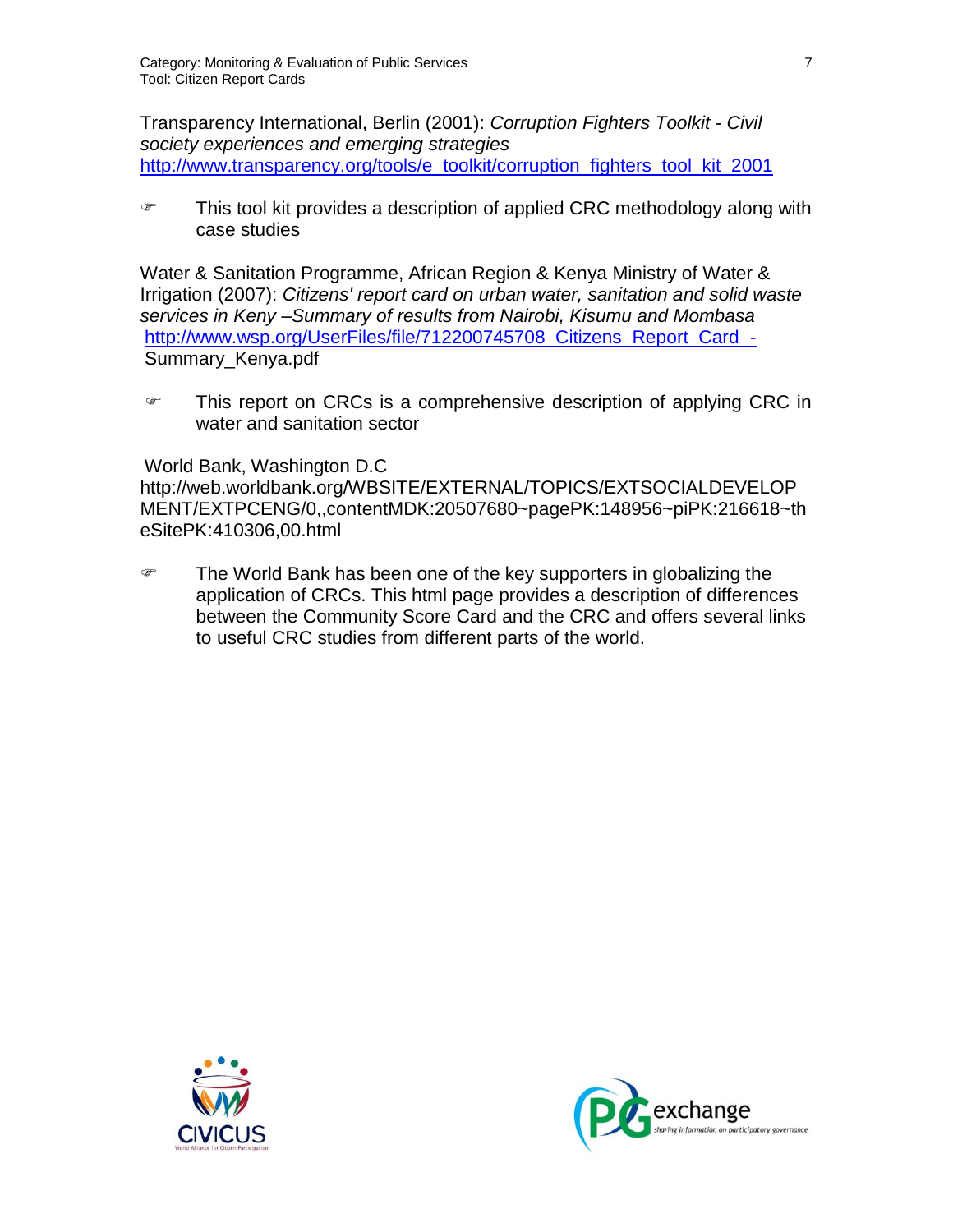#### **Case studies**

#### *[Public Affairs Centre,](http://www.pacindia.org/) Bangalore, India*

CRCs originated in 1993 in the South Indian city of Bangalore where they were used to assess the deteriorating standards in the city's public services. The results showed very low ratings by citizens for all the major service providers in the city. The exercise was repeated in 1999 and 2003 to provide comparative assessment of the progress. In addition to improvements in service delivery, the exercise resulted in the increase of "social capital" within the local community. The initiative led to the formation of over 100 community based organizations and a unique state-citizen partnership forum to catalyze and assist the service providers to upgrade their services and responsiveness. PAC has conducted several CRCs at various levels such as cities, states and the country as a whole, and specific agencies and services. Key sources of information are:

- Citizens Report Cards: A Case Study [http://siteresources.worldbank.org/INTPCENG/1143141-](http://siteresources.worldbank.org/INTPCENG/1143141-1116501474243/20507527/CRC_Case.doc) [1116501474243/20507527/CRC\\_Case.doc](http://siteresources.worldbank.org/INTPCENG/1143141-1116501474243/20507527/CRC_Case.doc)
- Making Voice Work: The Report Card on Bangalore's Public Services. The World Bank (2004) <http://go.worldbank.org/8BWVVNK7N0>
- Citizen Report Cards on Public Services, Bangalore, India: Public Affairs Centre (2003) [http://www.pafglobal.org/publications/Bangalore\\_CRC\\_background\\_and\\_h](http://www.pafglobal.org/publications/Bangalore_CRC_background_and_history.pdf) [istory.pdf](http://www.pafglobal.org/publications/Bangalore_CRC_background_and_history.pdf)
- Local Governance and Pro Poor Service Delivery: Holding the State to Account: Citizens Voice through Report Cards in Bangalore. Balakrishnan,S & Shekar, S. UNDP (2004) [http://cfapp1-docs-public.undp.org/eo/evaldocs1/eo\\_doc\\_408022222.pdf](http://cfapp1-docs-public.undp.org/eo/evaldocs1/eo_doc_408022222.pdf)
- An Assessment of the Impact of Bangalore Citizen Report Cards on the Performance of Public Agencies, Ravindra,A. The World Bank (2004) [http://lnweb18.worldbank.org/oed/oeddoclib.nsf/b57456d58aba40e585256](http://lnweb18.worldbank.org/oed/oeddoclib.nsf/b57456d58aba40e585256ad400736404/d241684df81fce2785256ead0062de10/$FILE/ecd_wp_12.pdf) [ad400736404/d241684df81fce2785256ead0062de10/\\$FILE/ecd\\_wp\\_12.p](http://lnweb18.worldbank.org/oed/oeddoclib.nsf/b57456d58aba40e585256ad400736404/d241684df81fce2785256ead0062de10/$FILE/ecd_wp_12.pdf) [df](http://lnweb18.worldbank.org/oed/oeddoclib.nsf/b57456d58aba40e585256ad400736404/d241684df81fce2785256ead0062de10/$FILE/ecd_wp_12.pdf)
- Civic Engagement in Public Expenditure Management Case Studies India: A Citizen's Report Card on Karnataka's Governance. The World Bank

[http://siteresources.worldbank.org/INTPCENG/1143333-](http://siteresources.worldbank.org/INTPCENG/1143333-1116505690049/20509270/karnataka.pdf) [1116505690049/20509270/karnataka.pdf](http://siteresources.worldbank.org/INTPCENG/1143333-1116505690049/20509270/karnataka.pdf)

*CRC by Sirajganj Local Governance Development Fund (SLGDF), Bangladesh*